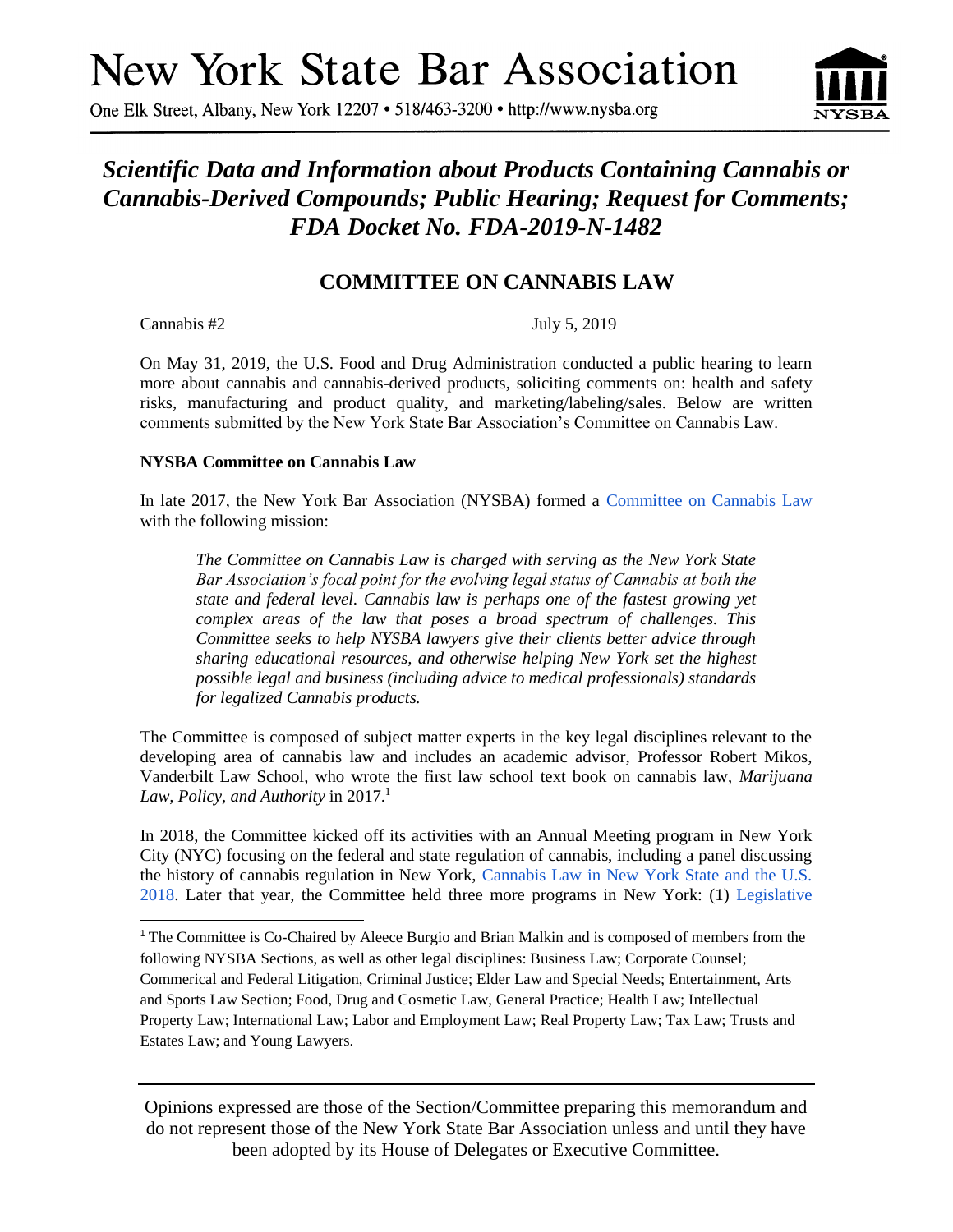Developments in Medical Marijuana in New York 2018 held in Albany, (2) Patient, Provider and Registered Organizations Perspectives on Medical Marijuana and Adult Use in New York held in Buffalo, and (3) Practical Implications of Decriminalized Marijuana for the Legal Practitioner: What Lawyers Need to Knows, held in NYC. In 2019, the Committee again held an Annual Meeting in NYC, Hot Topics in Cannabis Law and a subsequent meeting on May 6, 2019, Hot Topics in Cannabis Law: CBD Rulemaking, CRTA, Advertising Issues and Ethical Considerations. In addition, the Committee has been meeting regularly, discussing developments in cannabis law nationally and, in particular, New York, along with reflecting on its learning from these legal programs.

Through its ongoing meetings and legal programs, the Committee has developed in a short amount of time deep legal expertise in the regulated area of cannabis law both nationally and in New York State. We aim to be one of the key legal resources on cannabis law in the country and for lawyers conducting business with companies involved in the cannabis industry. With these comments and recommendations, the Committee wishes to provide its thoughts in response to the FDA's call for comments.

#### **Background**

Like many states, New York has had a history of regulating cannabis as a medical product, available only by prescription, with varying degrees of tolerance for adult use or possession. Currently, cannabis possession is illegal in New York, except for individuals with prescriptions from qualified medical providers under the Compassionate Care Act in 2014, for certain medical ailments under specified conditions. New York also launched its Industrial Hemp Agricultural Research Pilot Program in 2015, which permitted a limited number of educational institutions to grow and research industrial hemp. In 2017, the State eliminated the cap on the number of sites authorized to grow and research the plant and expanded the program to include farmers and businesses. Also, a new statute established industrial hemp as an agricultural commodity under the State's Agricultural and Markets Law.

On December 20, 2018, the Farm Bill was enacted into federal law, which changed the definition of "hemp" to contain any part of the cannabis plant as long as the THC was below 0.3 percent on a dry weight basis, and decontrolled hemp (but not marijuana, which is also a form of cannabis) from the Controlled Substances Act (CSA). The Farm Bill further empowered states to develop industrial hemp programs consistent with certain conditions in the Farm Bill (or to make it illegal within the state), but each state program would need to be approved by the U.S. Department of Agriculture (USDA), which would also develop a federal hemp program. At the same time, the Farm Bill stated that the FDA would regulate hemp products that fell within its jurisdiction, i.e., food, dietary supplements, drugs, and medical devices that are sold in interstate commerce.

At this point, many other states and New York's bordering country, Canada, have already legalized the use of cannabis, or are in the process of doing so. However, for federal law purposes, use of cannabis is still illegal, classified as a Schedule 1 controlled drug substance under the Controlled Substances Act ("CSA"), putting it in the same category as cocaine or heroin. This designation is for drugs perceived to show a high potential risk for abuse, contain minimal medical value, and that cannot be safely prescribed. Therefore, the transporting of cannabis interstate is still illegal, as is the advertisement of cannabis products.

However, without a federal hemp program or USDA timetable to regulate state hemp, states and industry were uncertain what would become of the current state hemp programs, some of which were only created legislatively in the state but had few or no registrants. On February 27, 2019,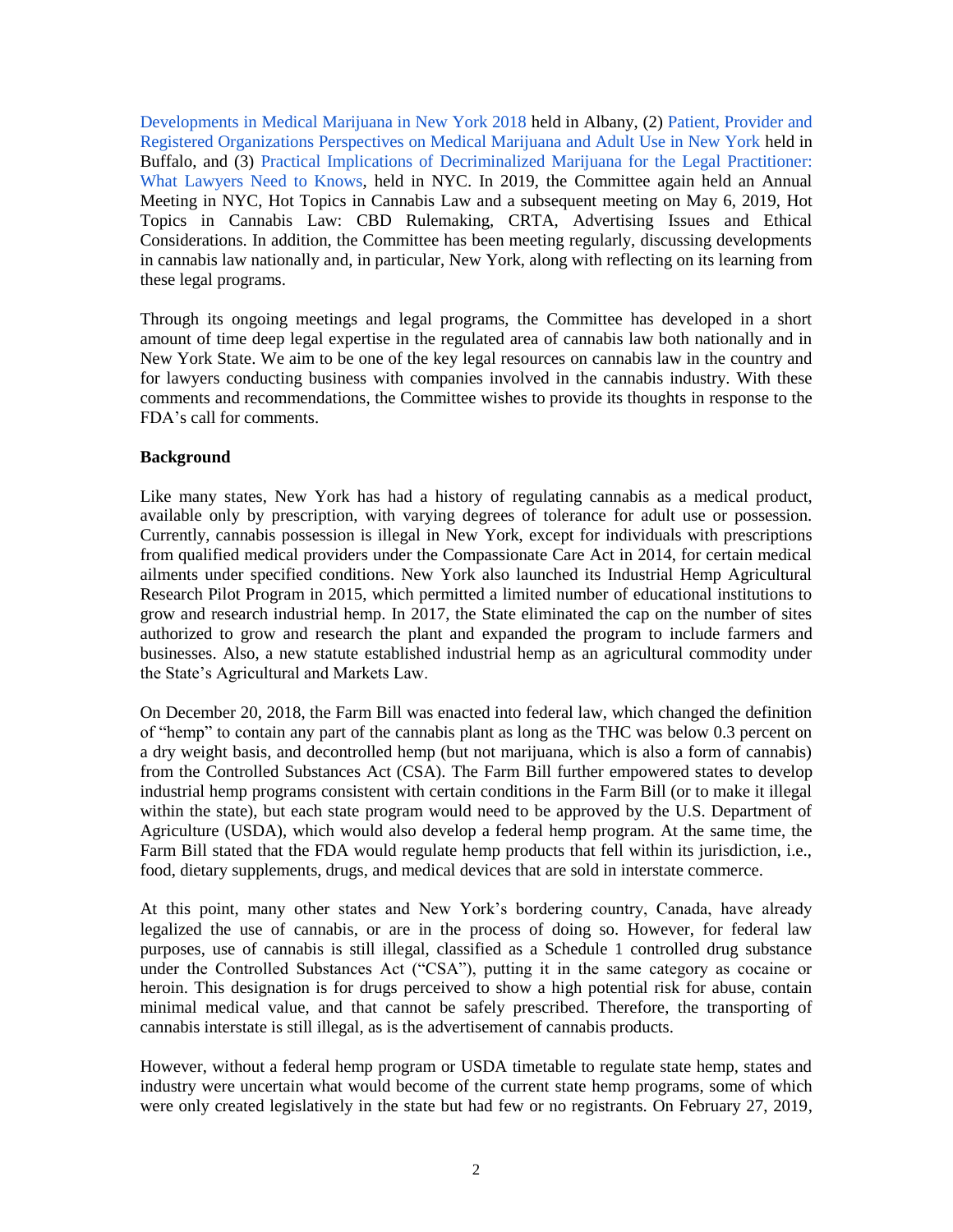the USDA reiterated in a new webpage that until the USDA issues its regulations under the Farm Bill (due Fall 2019), no state program will be authorized under the Farm Bill, and industry/hemp farmers and producers should follow the Farm Bill 2014 provisions and [2016 joint](https://www.govinfo.gov/content/pkg/FR-2016-08-12/pdf/2016-19146.pdf)  [USDA/DEA/DOJ/HHS/FDA](https://www.govinfo.gov/content/pkg/FR-2016-08-12/pdf/2016-19146.pdf) Statement. According to the 2014 Farm Bill, industrial hemp growing was essentially only for research to consider the feasibility of hemp products (including marketing research). Further, the 2016 Statement said that under state industrial hemp programs, marketing is only for research, not commercial purposes, and while industrial hemp could be sold in other states with similar industrial hemp programs, such hemp could not be sold in states where such sale would be prohibited.

On February 26, 2019, FDA's former Commissioner, Scott Gottlieb, M.D., began speaking about how the FDA planned to hold a public meeting to initiate a rulemaking procedure on the key nonpsychoactive component in cannabis, cannabidiol or "CBD". Gottlieb stated that FDA's goal was to create "an appropriately efficient and predictable regulatory framework for regulating CBD products." Gottlieb added that at this moment, it is illegal to introduce food or supplement products into interstate commerce that contain added CBD. On the following day, Gottlieb testified before the House Appropriations Committee, where he noted that the FDA recognized that Congress intended there to be a pathway for CBD to be available, when Congress passed the Farm Bill in 2018. Gottlieb said he could "speculate" on a possible future framework where highconcentration, high-purity CBD would be regulated as a drug, whereas lower-concentration, lower-purity CBD products could be regulated as dietary supplements. But he cautioned that FDA's rulemaking process could take two to three years, so Congressional legislation may be necessary before then to address the CBD issue.

#### **Cannabis Clients and Overlay with the FDA**

- Since 2015 NYSBA, our members have taken on an increasing number of cannabisrelated clients, including international and state medical marijuana growing and dispensary programs. Many of our clients have been frustrated with limited opportunities for clinical research regarding their products due to drug scheduling under the Controlled Substances Act. Following the 2018 Farm Bill, many of our clients hope to work with the FDA to conduct clinical research for hemp- and CBD-containing products, while navigating the myriad of conflicting federal and state laws, including the uncertainty concerning the ability to freely market their products.
- Also since the 2018 Farm Bill, we are seeing an increasing number of companies entering the cannabis product market, primarily regarding hemp-derived (foreign and domestic) products, often with a first goal to enter hemp-state-friendly markets and then interstate commerce following FDA review and development of guidance. And some companies have entered all markets, arguably within FDA's jurisdiction under the long-arm interpretations of interstate commerce.
- Many state hemp programs, however, are a patch work–some defer to the FDA or identify certain products that may not contain cannabis-derived products (e.g., food), whereas others are silent, some with seeming overlapping product authority including the FDA.

## **Law Firms with Cannabis Industry Groups**

• Initially many smaller firms added a cannabis practice group, and some new cannabis "boutique" law firms formed, initially focusing on state program licenses and compliance, not FDA regulatory compliance.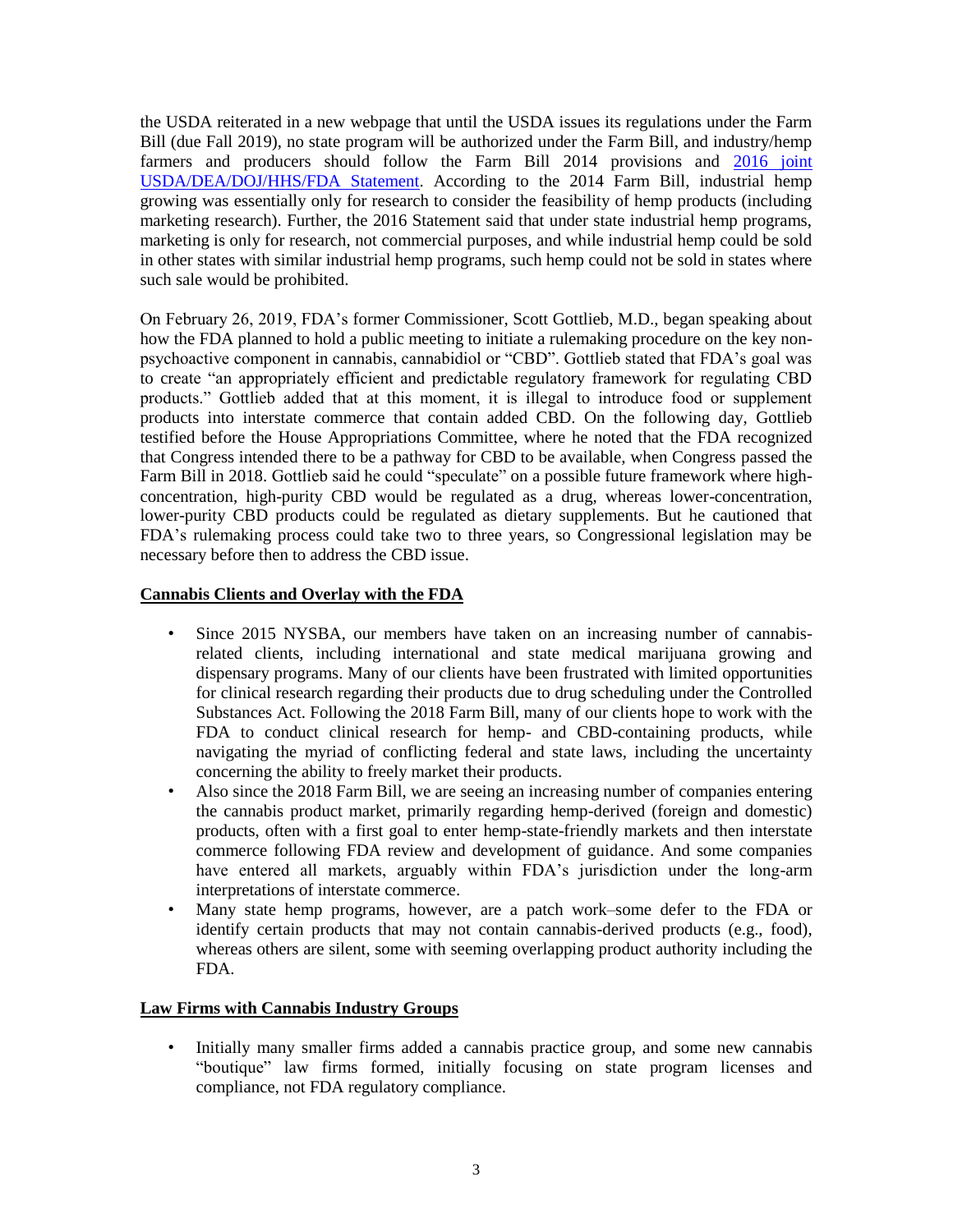- Then larger law firms began adding cannabis groups, offering a multidisciplinary approach, some building on tobacco or alcohol practice groups or other core strengths with ties to the cannabis industry.
- Many of the initial issues concerned cannabis company due diligence, including banking issues, but over time larger cannabis operations were able to locate banks willing to work with them and other banking options became available such as funding through mergers and acquisitions or newer cyber currencies and investment options (e.g., crowd-funding).
- Potential ethical issues, however, continue due to confusing and conflicting federal and state laws, sometimes limiting the possibility for firm engagement, e.g., only cash-paying clients who cannot obtain bank accounts.

## **Need for FDA Client Guidance Increasing**

 $\overline{a}$ 

Given the ever-increasing number of cannabis-derived products, particularly for hemp-derived and CBD-related products, we wanted to identify specific areas where we saw FDA's regulation or guidance (hereafter "guidance" unless otherwise identified) would be particularly helpful when concerning products in interstate commerce.

- The December 2018 Farm Bill created more confusion concerning what is a "legal" hemp or CBD product. The FDA should work with state authorities to determine which regulatory body has primary authority over which cannabis-derived and CBD products and whether certain products may have overlapping authorities.
- The FDA can further help cannabis-derived companies (and states) struggling with:
	- Cannabis ingredient terminology such as:
		- Cannabidiol (CBD) "CBD extract", "CBD oil"; "broad/full spectrum" CBD (e.g., the definition of CBD is distinguishable from full spectrum hemp since full spectrum hemp contains, among other things, naturallyoccurring amounts of CBD akin to differentiating between over-thecounter versus prescription strength fish oil).<sup>2</sup>
		- "Hemp extract", "hemp oil" (e.g., hemp seed, flower, or plant?)
		- "THC free" (e.g., less than  $0.3\%$  or lower?)
	- Laboratory testing accreditation for cannabinoids (CBD/THC) and appropriate testing thresholds.
	- Intermediary processing and THC testing, e.g., cannabis/hemp biomass and the potential shipment of it in interstate commerce for further processing.
	- What cannabis- or hemp-derived products may be used in all FDA-regulated products including over-the-counter products such as cosmetics, drugs, and

<sup>&</sup>lt;sup>2</sup> The Committee on Cannabis Law proposes that the FDA consider the following approach:

<sup>&</sup>quot;Full spectrum hemp" is a whole-plant extract, which contains naturally occurring CBD, among other ingredients. "CBD" or "CBD isolate" is a crystalline powder that contains only CBD. CBD or CBD isolate contains none of the other cannabinoids, annabinoids, phytonutrients, chlorophyll, healthy fatty acids, terpenes, and flavonoids that commonly result from the whole-plant extraction process.

Accordingly, it is recommended that the FDA set limits on the percentage of full spectrum hemp contained in products sold to the general public and provide a pathway through over-the–counter drugs, or investigational new drug exemptions to provide for higher percentage levels of prescription strength, full spectrum hemp contained in products as is the case with prescription strength fish oil sold under the brand name, Lovaza.